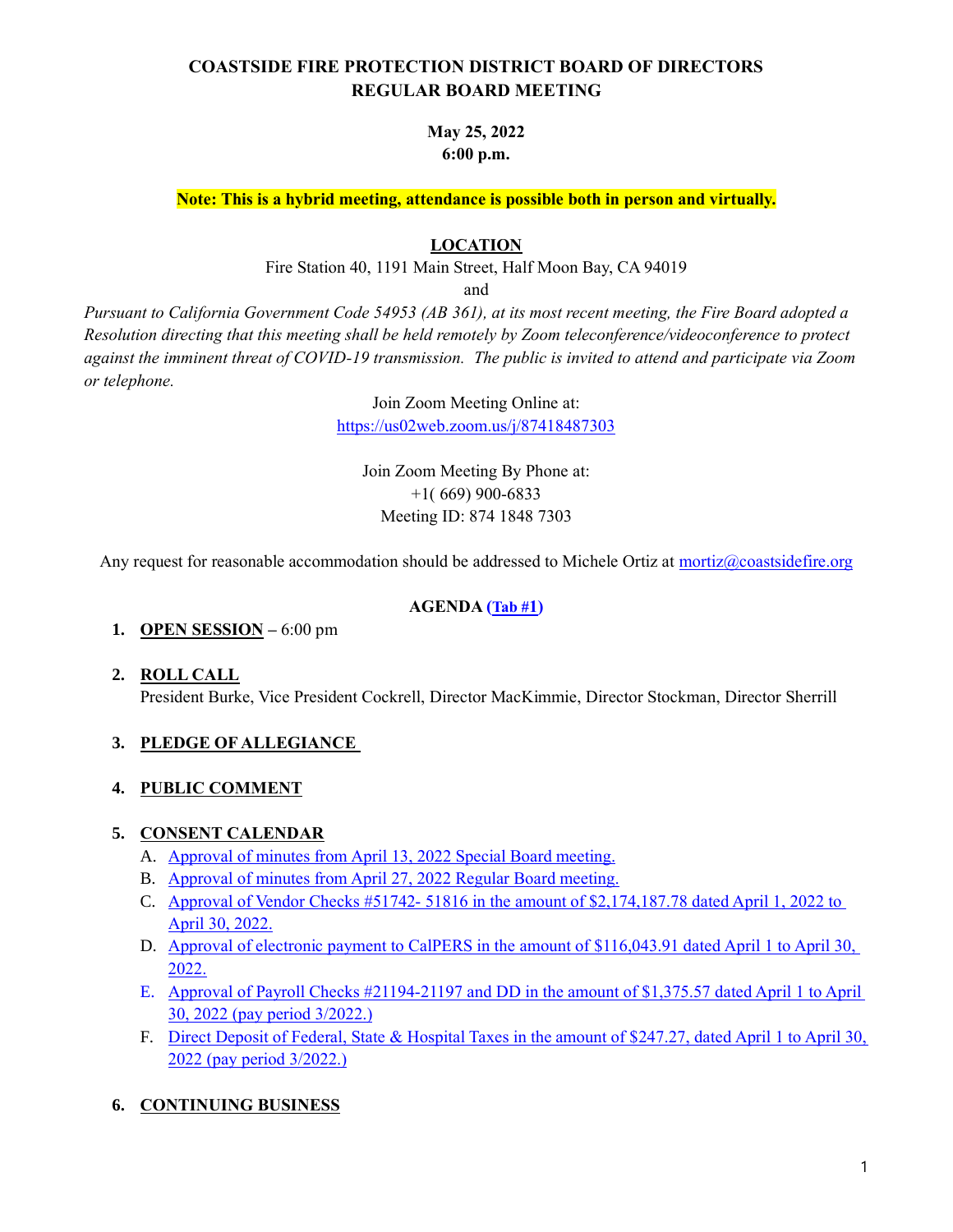# **COASTSIDE FIRE PROTECTION DISTRICT BOARD OF DIRECTORS REGULAR BOARD MEETING**

- A. Review and Discuss Draft Program Update for Fire Station 44 Replacement Feasibility Study Chief Cox **([Tab #2](https://www.coastsidefire.org/files/c599708c3/042722+tab+xx+Coastside+Fire+%2344_Draft+Program+Update.pdf))**
- B. Community Facilities District No. 36 (Harbor Village RV Park, 100 Capistrano Road, Half Moon Bay, CA 94019) – Chief Cox **(Tab #3)**
	- 1. [Motion to Adopt Resolution No. 2022-16;](https://www.coastsidefire.org/files/1deddba65/052522+tab+3+Res+2022-16+CFD+36+Declaring+Results+of+Special+Election.pdf) A Resolution Declaring Results of Special Election and Directing Recording of Notice of Special Tax Lien
	- 2. [Motion to Adopt Ordinance No. 2022-02;](https://www.coastsidefire.org/files/3c0d15158/052522+tab+3+Ordinance+2022-02+Levying+Special+Tax.pdf) An Ordinance Levying Special Taxes with Community Facilities District No. 36 (Harbor Village RV Park, 100 Capistrano Road, Half Moon Bay, CA 94019).
- C. Weed Abatement Chief Cox **[\(Tab #4\)](https://www.coastsidefire.org/files/b2e02e6b9/052522+Tab+4+Res+2022-17+Authorizing+Removal+of+Weeds.pdf)**
	- 1. Motion to Adopt Resolution No. 2022-17; A Resolution of the Board of Directors of the Coastside Fire Protection District Authorizing the Fire Chief to Undertake the Removal of Weeds and Abatement of Public Nuisance
- D. Discuss Potential Uses for the Southern Portion of Land at Fire Station 41 (555 Obispo) President Burke

## **7. NEW BUSINESS**

- A. Resolution finding that meetings of the Board of Directors via Teleconferencing protect against the ongoing and imminent Health and Safety Risks posed by Covid-19 and determining that all such meetings will continue to be held in hybrid format to allow attendance in person or remotely pursuant to California Government Code Sections 54953(e) – Chief Cox **([Tab #](https://www.coastsidefire.org/files/f9602befc/052522+tab+5+Res+2022-18+Teleconference_Hybrid+format+BOD+meetins+May+25+AB361.pdf)5)**
	- 1. Motion to Adopt Resolution No. 2022-18; Resolution of the Coastside Fire Protection District Board of Directors finding that meetings of the Board of Directors via hybrid format protects against the ongoing and imminent health and safety risks posed by Covid-19 and determining that all such meetings will continue to be held in hybrid format to allow attendance in person or remotely pursuant to California Government Code Section 54953(e)
- B. Review and Discuss Updates to the 2021 Strategic Business Plan President Burke **([Tab #](https://www.coastsidefire.org/files/7e774fd19/052522+tab+6+2021+Strategic+Business+Plan.pdf)6)**

### **8. BOARD OF DIRECTORS AND CHIEFS' REPORTS**

- A. Finance Committee Report Dir. Burke **(Tab #7)**
	- [FY21-22](https://www.coastsidefire.org/files/c4c505e27/052522+Tab+7+2122+April+Rev-Coastside.pdf) April Revenue
	- FY21-22 [April Expenses](https://www.coastsidefire.org/files/b20f07b94/052522+Tab+7+2122+April+Expense-Coastside.pdf)
	- FY21-22 April [Reserve/Assets](https://www.coastsidefire.org/files/6bc577612/052522+Tab+7+2122+April+ResAssets-Coastside..pdf)
	- [Review and Discuss CFPD Letter in response to May revise-excess ERAF Trailer Bill Language](https://www.coastsidefire.org/files/5ae21c5ca/052522+tab+7+ERAF+Coastside+Fire+District+Letter-signed.pdf)
- B. Volunteer Committee Report Dir. Cockrell
- C. Land and Structures Committee Report Dir. Cockrell, Dir. MacKimmie
- D. Vegetation Management Committee Report Dir. Stockman
- E. Special Districts Association (SMCO Chapter) Liaison Report Dir. Burke
- F. ALS JPA Liaison Report– Dir. Burke
- G. FDAC Liaison Report Dir. Burke
- H. Emergency Preparedness Liaison Report Dir. Sherrill
- I. CERT Report Dir. Sherrill
- J. Attorney's Report Attorney Jean Savaree
- K. Fire Marshals Report Chief Silva
- L. Fire Chief's Report Chief Cox **(Tab #8)**